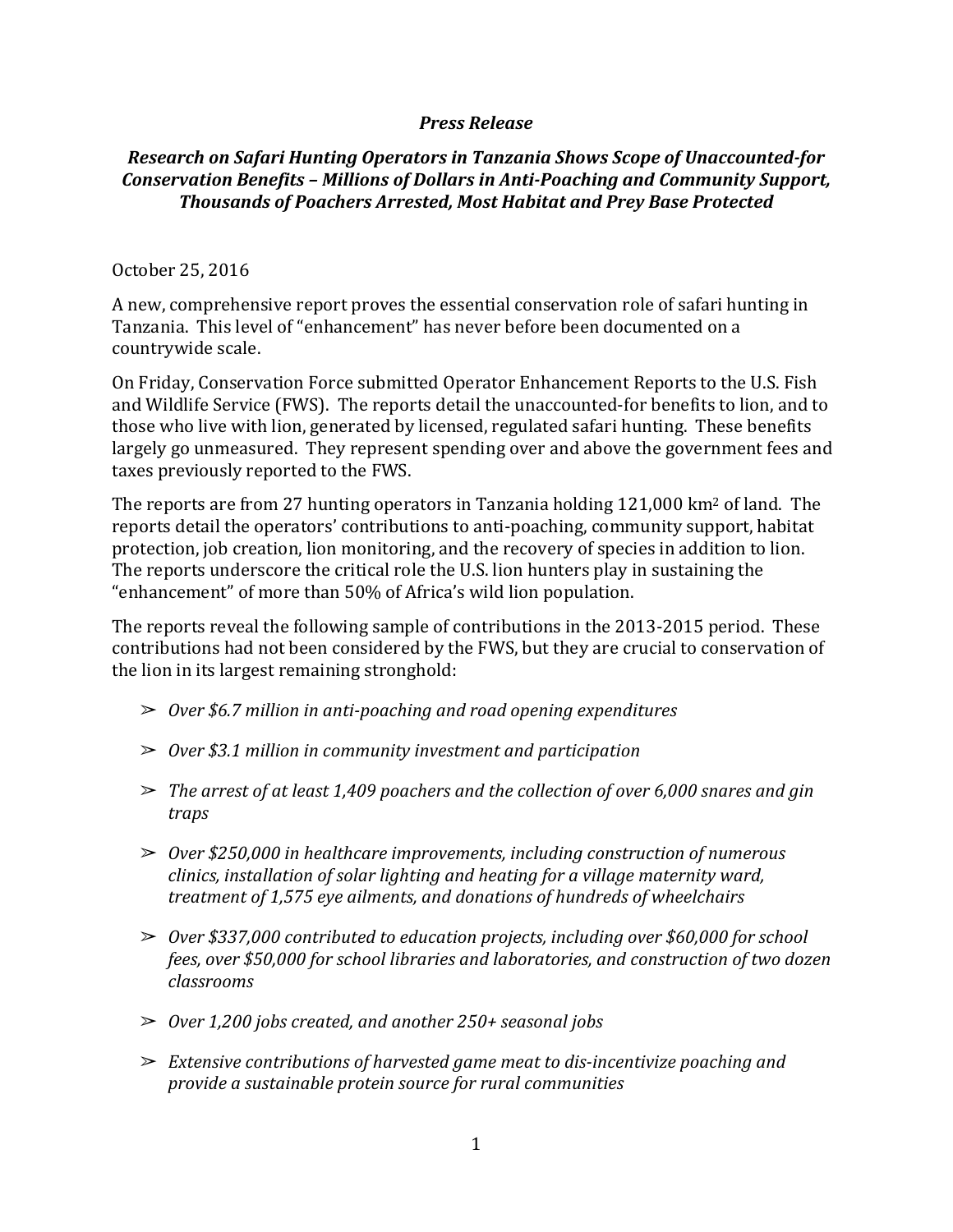The reports also describe extensive habitat protection efforts including the drilling of boreholes and building of dams, operations against cattle encroachment, and patrols against timber poaching. Hunting areas in Tanzania are five times larger than the country's national parks, and most lion live outside the parks in those areas. These habitat efforts alone demonstrate that, without hunting, the lion and its prey base would be far worse off in Tanzania.

According to John J. Jackson, President of Conservation Force: "This type of countrywide data collection and analysis has never been done. These are 'extra' contributions that are not counted with government fees, and they are essential to conservation." Jackson also said that the report under-represents the unaccounted-for contributions of safari operators and their clients. "We also discovered over \$1 million contributed by U.S.-based safari clubs for lion research and monitoring in Tanzania. And we could not obtain reports from all operators. The Friendkin Conservation Fund is a huge contributor to anti-poaching and rural communities, and their millions of dollars are in addition to what we calculated."

The Operator Enhancement Reports are supported by over 2,700 pages of source documents. Conservation Force also submitted several hundred pages describing the extensive regulation and oversight of lion hunting in Tanzania, including the science-based quota-setting and age-based restriction on legal lion trophies. The documents were submitted in support of the issuance of FWS permits authorizing import of sport-hunted lion trophies. Contrary to a recent statement by the FWS Director, the FWS has received a number of permit applications for import of lion trophies from Tanzania.

Taken together, these documents leave no doubt that licensed, regulated safari hunting in Tanzania enhances the survival of the lion.

Jackson warns, "over-regulation of trophy imports is chipping away the U.S. client base on which the survival of most lion relies. Without clients, these operators will have no capacity to continue or increase the unaccounted-for conservation benefits they provide. The lion and the hunters need each other."

For a summary of the Operator Enhancement Reports, see <http://www.conservationforce.org/tanzania-hunting-operator-report> or contact John J. Jackson III at 504-837-1233.

## **About Conservation Force**

Conservation Force is a non-profit public foundation on a mission to advance the conservation of wildlife and wild places. Conservation Force is an international leader in the



application of user-pay, sustainable use-based programs to enhance the survival and recovery of listed game species. Since 1997, Conservation Force and its partners have invested millions of dollars in programs and legal challenges on behalf of species like

# # # # #